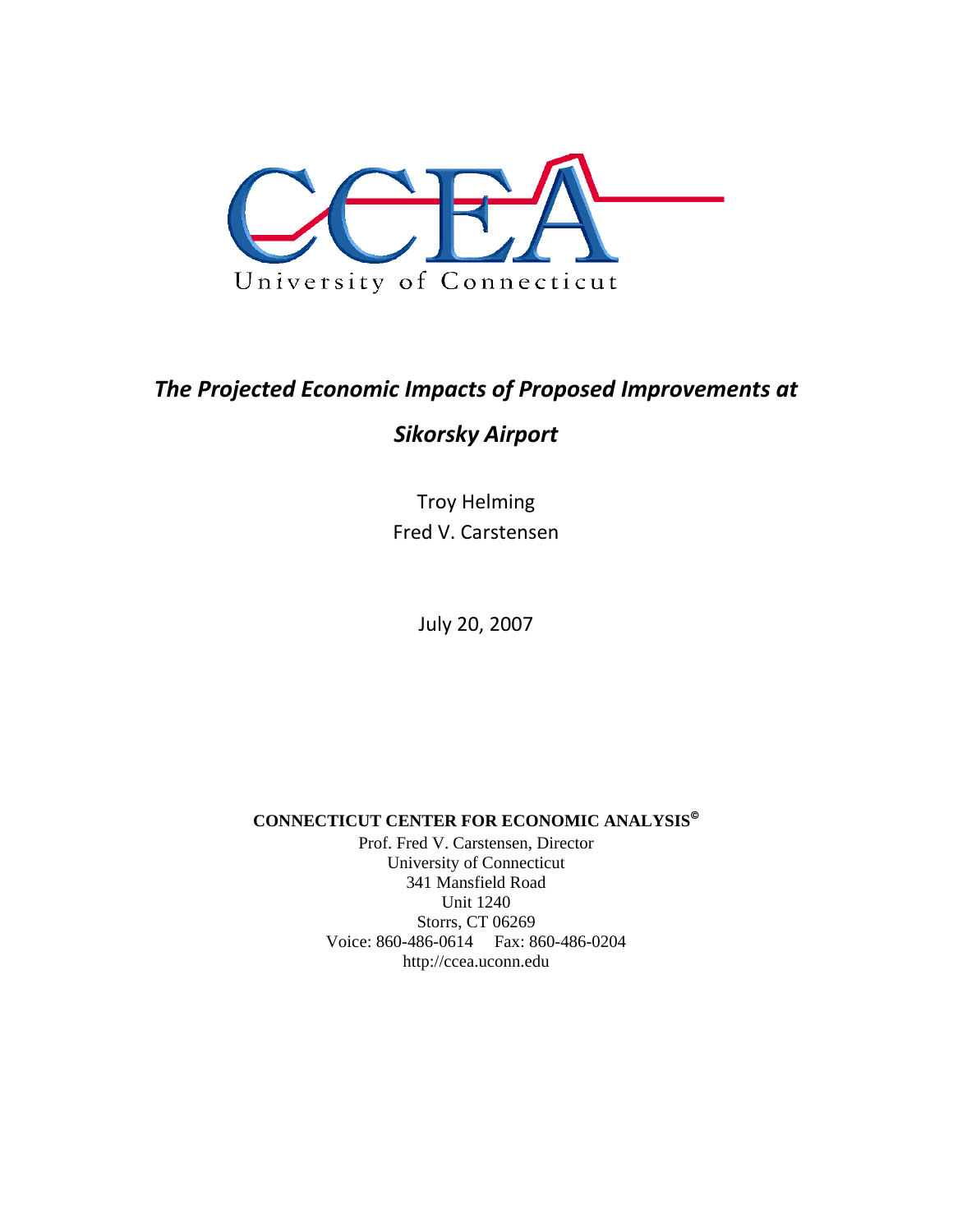## *Executive Summary*

This study evaluates the economic impact of a proposed redevelopment of core facilities at Igor I. Sikorsky Memorial Airport. The Aircraft Facilities Group, LLC, has put forward a proposal to redevelop a portion of Sikorsky Memorial Airport into a multi-use aviation and business center. This study examines only the first two phases of this multiphase redevelopment. These include the construction of a premier headquarters for Volo Aviation (Volo), a North American headquarters for PrivatAir Group Limited (PrivatAir), and improvements to traffic airport circulation and aesthetics. These enhancements will significantly improve airport facilities, and, more critically, will insure the retention and future operation of these leading aircraft charter and management firms at Sikorsky Memorial Airport. These strategic investments will generate significant economic benefits for the City of Stratford and the region.

### **Projected impacts of the proposed redevelopment include:**

- **The creation of 249 new jobs, including an estimated 79 in Stratford;**
- **Generate \$132 million in gross regional product (GRP) in Fairfield County, including an estimated \$42 million in Stratford;**
- **Generate \$39 million in personal income in Fairfield County, including an estimated \$12 million in Stratford;**
- **Generate \$214 million in output (sales) in Fairfield County, including an estimated \$68 million in Stratford.**
- **Generate \$24 million in tax revenue to the State of Connecticut**

|                          |                | <b>Fairfield County</b> |                   |                     |
|--------------------------|----------------|-------------------------|-------------------|---------------------|
|                          | <b>Average</b> | Peak                    | <b>Bridgeport</b> | <b>Stratford</b>    |
| <b>Employment</b>        | 232.5          | 248.9                   | 94.0              | 78.7                |
| <b>GRP</b>               | \$70.8 M       | \$132.3 M               | \$49.9 M          | \$41.8 <sub>M</sub> |
| <b>Personal Income</b>   | \$25 M         | \$38.8 M                | \$14.6 M          | \$12.2 <sub>M</sub> |
| <b>Output</b>            | \$114.6 M      | \$214 M                 | \$80.8 M          | \$67.6 M            |
| <b>State Tax Revenue</b> | \$16.2 M       | \$23.9 M                | n/a               | n/a                 |
| <b>Local Tax Revenue</b> | \$221,562      | \$353,662               | \$319,178         | \$204,423           |

• **Generate an estimated \$204,423 in new tax revenue for the Town of Stratford**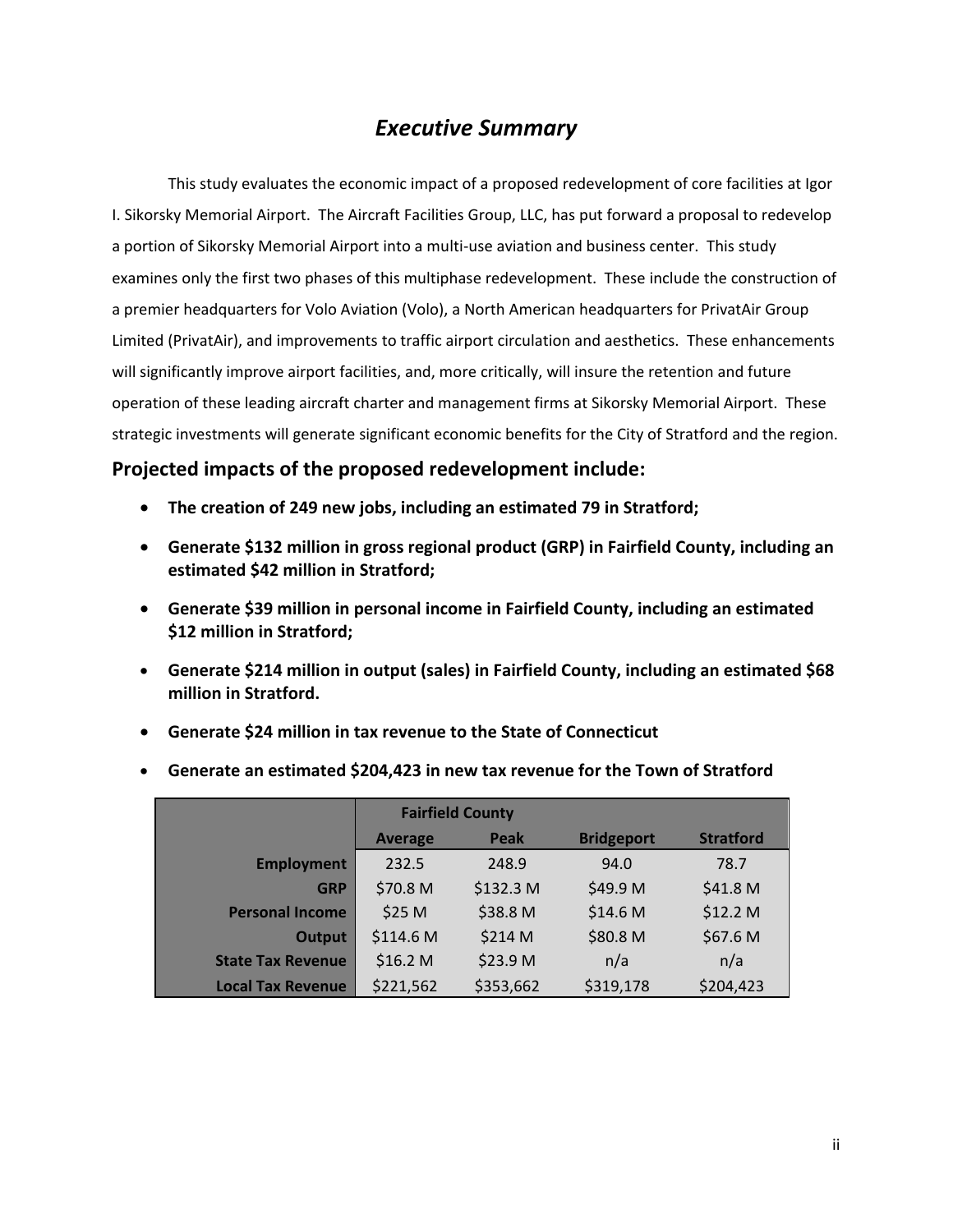In addition to the tangible economic impacts outlined above, the development of improved air transportation at Sikorsky will also deliver a variety of qualitative impacts to the region. Research has established that readily available access to an airport increases productivity, enhances competitiveness, and serves as an impetus to future economic growth. A vibrant airport, offering service to a range of destinations, is also a critical element in attracting new businesses to the Bridgeport/Stratford region. The presence of an airport serves to attract new investment to the region, aids in retaining established businesses, allows for the expansion of existing companies, promotes success by granting companies the links to key markets to export goods and services, and enhances competitiveness through the provision of fast, efficient, cost effective transportation. "While airports play an important role in terms of their direct and indirect contribution, their most important function is in stimulating the generation of wealth from other industries. Efficient transport is crucial for economic competitiveness."<sup>1</sup>

These considerations are of special note because of the Stratford Army Engine Plant (SAEP), largely vacant for nearly twelve years. The presence of a vibrant regional airport that is home to top tier corporate air charter and leasing operations will enhance the attractiveness of SAEP for a host of potential tenants. The following report lays out in detail the impact of a facility such as Sikorsky can have on regional competitiveness.

 $\overline{a}$ 

<sup>&</sup>lt;sup>1</sup> "The Projected Impact of Vernon Regional Airport" Prepared by GHK September 2006, available at: http://www.vernon.ca/business/airport/Economic%20Impact%20Assessment%202006%20Final%20Report.pdf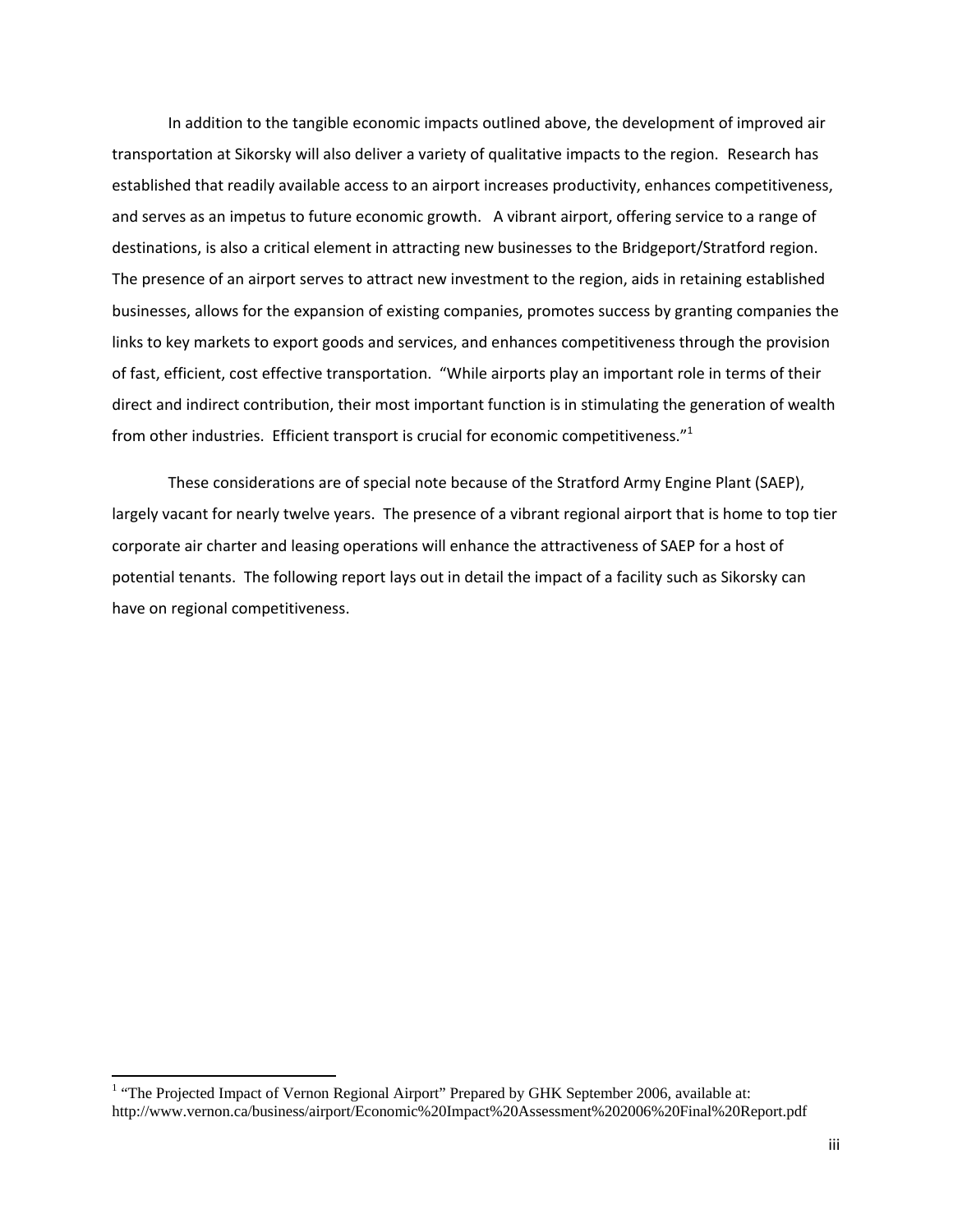#### **Introduction**

 This study evaluates the economic impact of a proposed redevelopment of core of facilities at Igor I. Sikorsky Memorial Airport. The Aircraft Facilities Group, LLC, has put forward a proposal to redevelop a portion of Sikorsky Memorial Airport into a multi-use aviation and business center. This study examines only the first two phases of this multiphase redevelopment. These include the construction of a premier headquarters for Volo Aviation (Volo), a North American headquarters for PrivatAir Group Limited (PrivatAir), whose current facilities are inadequate, and improvements to traffic airport circulation and aesthetics. These enhancements will significantly improve airport facilities, and, more critically, will insure the retention and future operation of these leading aircraft charter and management firms at Sikorsky Memorial Airport. These strategic investments will generate significant economic benefits for the citizens of the City of Stratford and the region.

 To analyze the economic impact of the proposed redevelopment, the Aircraft Facilities Group contracted with the University of Connecticut's Center for Economic Analysis (CCEA) to conduct an economic impact study. Using a dynamic economic model (REMI)<sup>2</sup>, a model that replicates the actual behavior of the Connecticut economy, CCEA is able to project the impact the redevelopment will have on the local economy. This study forecasts the impact of the combined phases I and II of this proposed redevelopment on employment, personal income, gross regional product, and total output in Fairfield County. The study then allocates the county-level impacts to the municipal level, projecting the benefits that the City of Stratford will capture from these improvements at Sikorsky Airport; it would capture nearly one-third of the total regional impact.

 The main focus of phase I consists of the construction of Volo Aviation's world headquarters. A 15,000 square foot, two-story terminal building containing operations, management and tenant offices will replace existing terminal buildings. Phase I will includes construction of a 40,000 square foot fixed based operation hangar which will utilize the existing aircraft ramp and apron as well as provide transient tie-down space. Additional features of Phase I consist of construction of an access loop road, parking, walkways, lawn restoration, and site lighting.

 $2^2$  For more information on the REMI model see Appendix A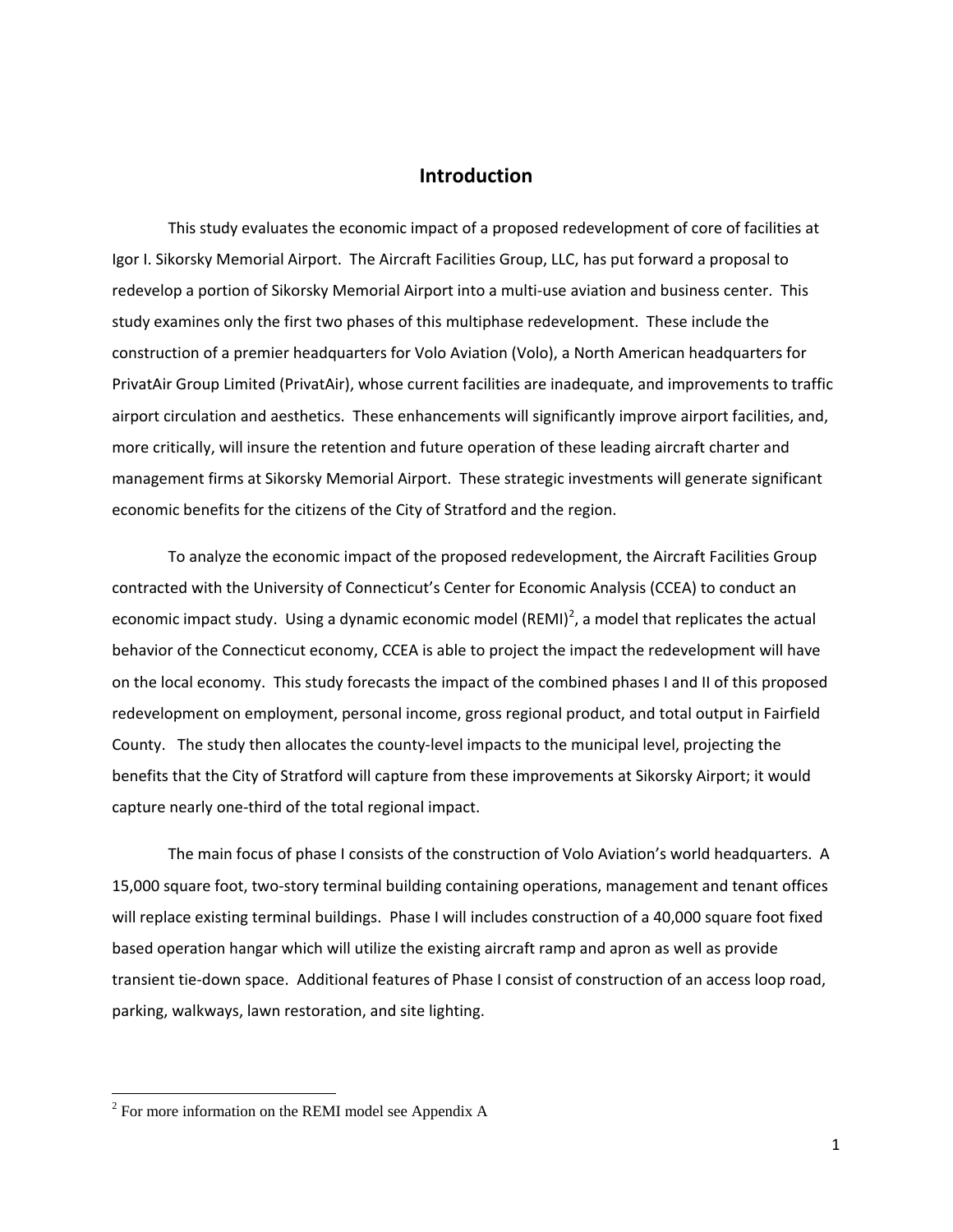Phase II will focus on construction of PrivatAir's North American headquarters, a new 25,000 square foot office and passenger facility. Phase II will include two 30,000 square foot hangars that will serve as a combined transient based operation and full service fixed based operation facility. Construction of a new aircraft apron parallel to runway 11-29, along with other infrastructure improvements, will facilitate use of these buildings. Phase II will also include construction of a secondary service loop road, dedicated parking, walkways, and site lighting.

#### **Economic Impacts**

Air transportation projects, such as the proposed redevelopment at Sikorsky Airport, contribute to their region's economy in ways that go beyond the pecuniary aspects of an average local business. Of course, basic economic components are still an important part of its role in the community, but there are other aspects of its involvement that, while difficult to quantify directly, still have significant impacts on the surrounding region. Development of air transportation generates economic impacts through the following vectors:

**Direct Impacts:** Almost anything that brings "new" money into the region due to the presence of the proposed redevelopment counts as a direct impact of that development. This includes an increase in employment opportunities, sales from support activities such as an eating establishment or even a newsstand, and purchases of goods and services from off-site area vendors.

**Visitor Spending Impacts:** Some air transportation passengers stay in overnight lodging, patronize local eating and drinking establishments, visit other nearby cultural attractions, shop at retail establishments, and so on. In doing so, they increase spending in Connecticut and provide a significant boost to the local economy.

**Indirect Impacts:** Volo, PrivatAir, and businesses that generate visitor spending then purchase goods and services from other area businesses to support their operations. This cascading increase in business activity causes area businesses to hire more employees, upgrade facilities, purchase more inputs (goods and services) from other Connecticut firms, and so on. For example, when passengers purchase meals from a local restaurant, the restaurant owner increases purchases from the local bakery. The local bakery purchases more fresh eggs and flour from wholesalers. The wholesaler in turn increases his purchases to accommodate the increased demand. These indirect impacts lead to quantifiable increases in the market activity in surrounding communities.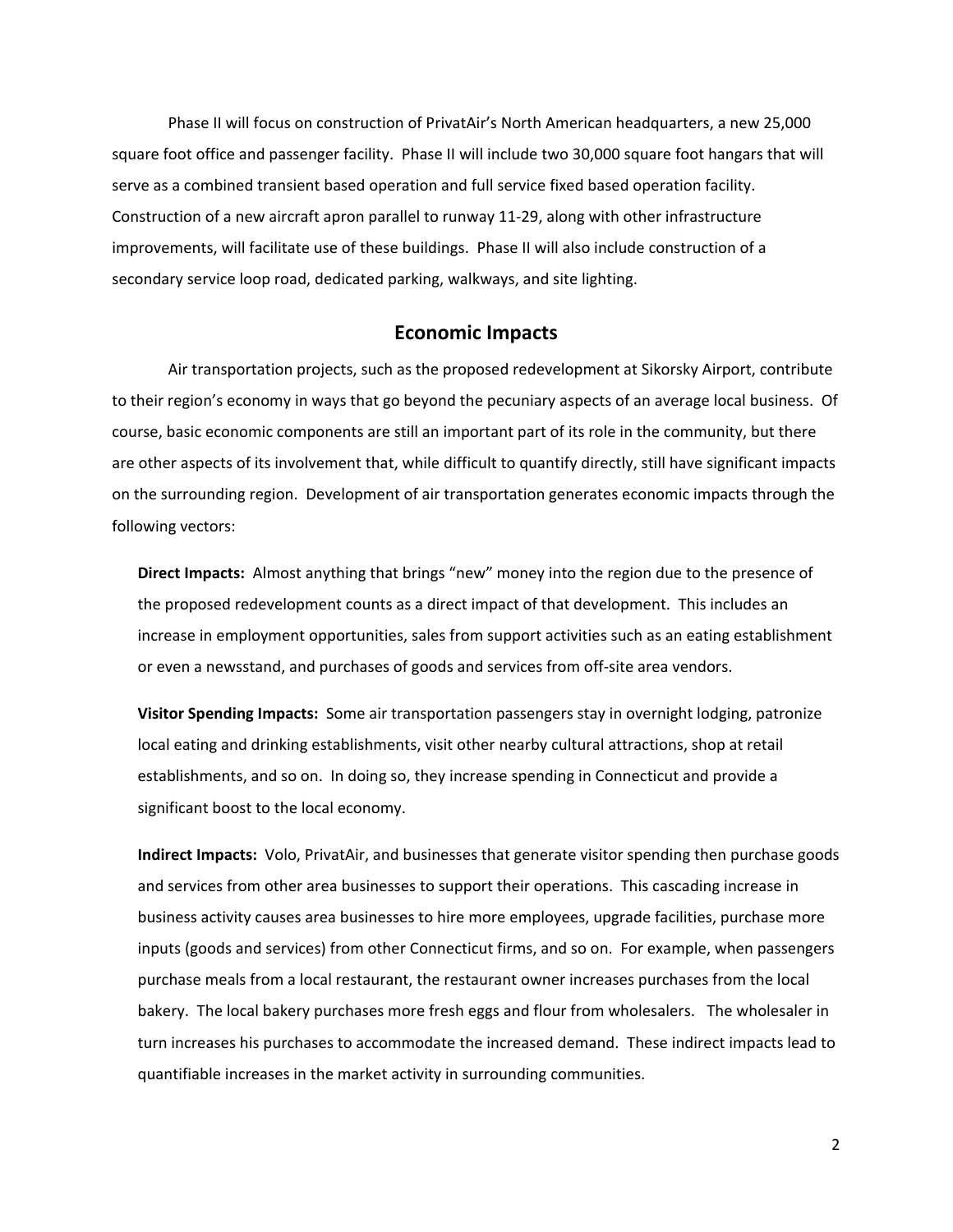**Induced Impacts:** Increases in employment due to expansion by Volo and PrivatAir, both direct and indirect, creates additional disposable income that area households have to spend. This leads to increased spending on a wide range of consumer goods and services unrelated to air transportation, including such areas as utilities, housing, and entertainment. Therefore, the economic impact of air transportation companies such as Volo and PrivatAir spread out broadly, benefiting the entire economy.

**Intangible Impacts:** The benefits of the proposed redevelopment enumerated above are tangible; measuring them typically is relatively direct. But some of the most important impacts of air transportation are intangible and qualitative; the approach outlined above fails to include them. A wide array of studies document the positive externalities—the benefits that the presence of quality air services generate that can not be linked directly to their economic activities—air transportation has on the surrounding economy, yet measuring their impact with any precision is difficult. Aviation is America's dominate intercity mode of transportation for those passengers and goods which must be transported quickly and efficiently.<sup>3</sup> This is particularly true in the New England region which generates 2.5 air passenger trips per year per capita, nearly 80% higher than the national average of 1.4.<sup>4</sup> The national report on the economic impact of civil aviation, prepared for the Federal Aviation Administration, offers perhaps the strongest statement on the important impact air transportation has on its area economy. The FAA argues that "aviation is America's not-so-secret weapon in the battle to retain world economic leadership in the era of global competition."<sup>5</sup>

A primary benefit of the development of air transportation is that access to an airport increases productivity, enhances local competitiveness, and serves as an impetus to future economic growth. These higher rates of productivity and economic growth are made possible by air transportation's ability to integrate markets and save time in the movement of passengers and freight<sup>6</sup>. A recent study by the International Air Transportation Association highlights "connecting businesses to global markets is vital for business productivity and economic growth…and new research shows a clear link between a country's business productivity and its connectivity to global markets"<sup>7</sup> Air

**.** 

 $3$  "Economic Impact of Civil Aviation U.S. Economy – 2000" Wilbur Smith Associates www.wilbursmith.com <sup>4</sup> The New England Regional Airport Support Plan

<sup>&</sup>lt;sup>5</sup> "Economic Impact of Civil Aviation U.S. Economy – 2000" Wilbur Smith Associates www.wilbursmith.com <sup>6</sup> "The Potential Economic Impacts of Reducing the Federal Government's Ground Rents for Toronto Pearson International Airport and Reducing the Excise Tax on Aviation Fuel" by Dr. Fred Lazar Toronto available at: http://www.atac.ca/en/files1/Lazar%20report%20final%20v%20Feb%205.doc 7

 $\frac{7}{1}$  International Air Transportation Association study available at: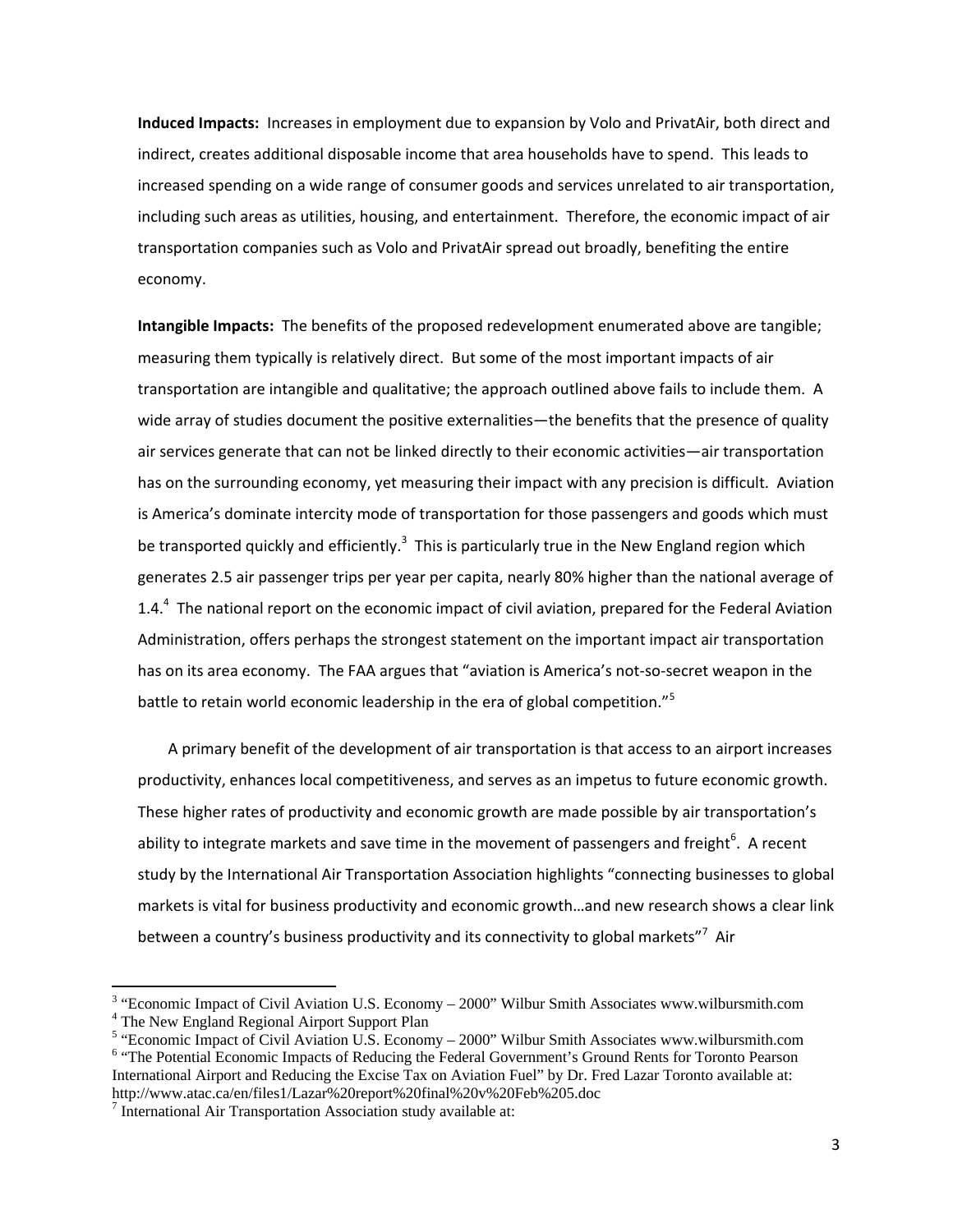transportation also lowers barriers to mobility and increases spatial flexibility, which in turn reduces costs of production and distribution<sup>8</sup>. Additionally, the availability of air transportation allows for cost savings in the transportation of people and goods. Transportation expenditures comprise approximately 8 percent of U.S. GDP; by reducing transportation costs, businesses capture savings that can be reinvested through lower prices on existing products, in improving product design or production methods, or redistributed to shareholders, which is then reinvested throughout the economy.<sup>9</sup>

A vibrant airport offering service to a range of destinations is also key component in attracting new businesses to a region. "With the need to travel at short notice and usually under great time constraints, businesses must depend on an efficient airport to guarantee that they get to their destination in the shortest period of time at the lowest price possible."<sup>10</sup> A recent study by the Wisconsin Department of Transportation confirms the link between air transportation and economic growth, pointing to the fact that between 1997 and 2001 over 85% of new or expanded manufacturing businesses were located within 15 miles of an airport capable of handling corporate jets.<sup>11</sup> In fact, "a region cannot be marketed as a centre for establishing major new business unless it has efficient air transportation infrastructure, and will never attract major investment."<sup>12</sup> A study prepared for the Vernon Regional Airport Authority (British Columbia) aptly summarizes important economic impacts of air transportation development. The presence of an airport serves to attract new investment to the region, aids in retaining established businesses, allows for the expansion of existing companies, promotes success by granting companies the links to key markets to export goods and services, and enhances competitiveness through the provision of fast, efficient and cost effective transportation. "While airports play an important role in terms of their direct and indirect contribution, their most important function is in stimulating the generation of wealth from other industries. Efficient transport is crucial for economic competitiveness."<sup>13</sup>

 $\overline{a}$ 

http://www.iata.org/nr/rdonlyres/0ec6dc10-e751-4961-9b80-fe7bdc1d1c5e/0/economics.pdf 8

<sup>&</sup>lt;sup>8</sup> "Transportation Improvements Grow Wisconsin's Economy: The Economic Benefits of Transportation Investments" by Cambridge Systematics, Inc. available at:

http://www.tdawisconsin.org/data/publications/CambridgeComplete.pdf

<sup>&</sup>lt;sup>9</sup> *Ibid.*<br><sup>10</sup> "A Study of the Current Economic Impact of the Blue Grass Airport on the Lexington-Central Kentucky Area" by Center for Business and Economic Research

<sup>&</sup>lt;sup>11</sup> Economic Impact Marshfield Municipal Airport/Roy Shwery Field

<sup>&</sup>lt;sup>12</sup> "The Projected Impact of Vernon Regional Airport" Prepared by GHK September 2006, available at:

http://www.vernon.ca/business/airport/Economic%20Impact%20Assessment%202006%20Final%20Report.pdf 13 *Ibid*.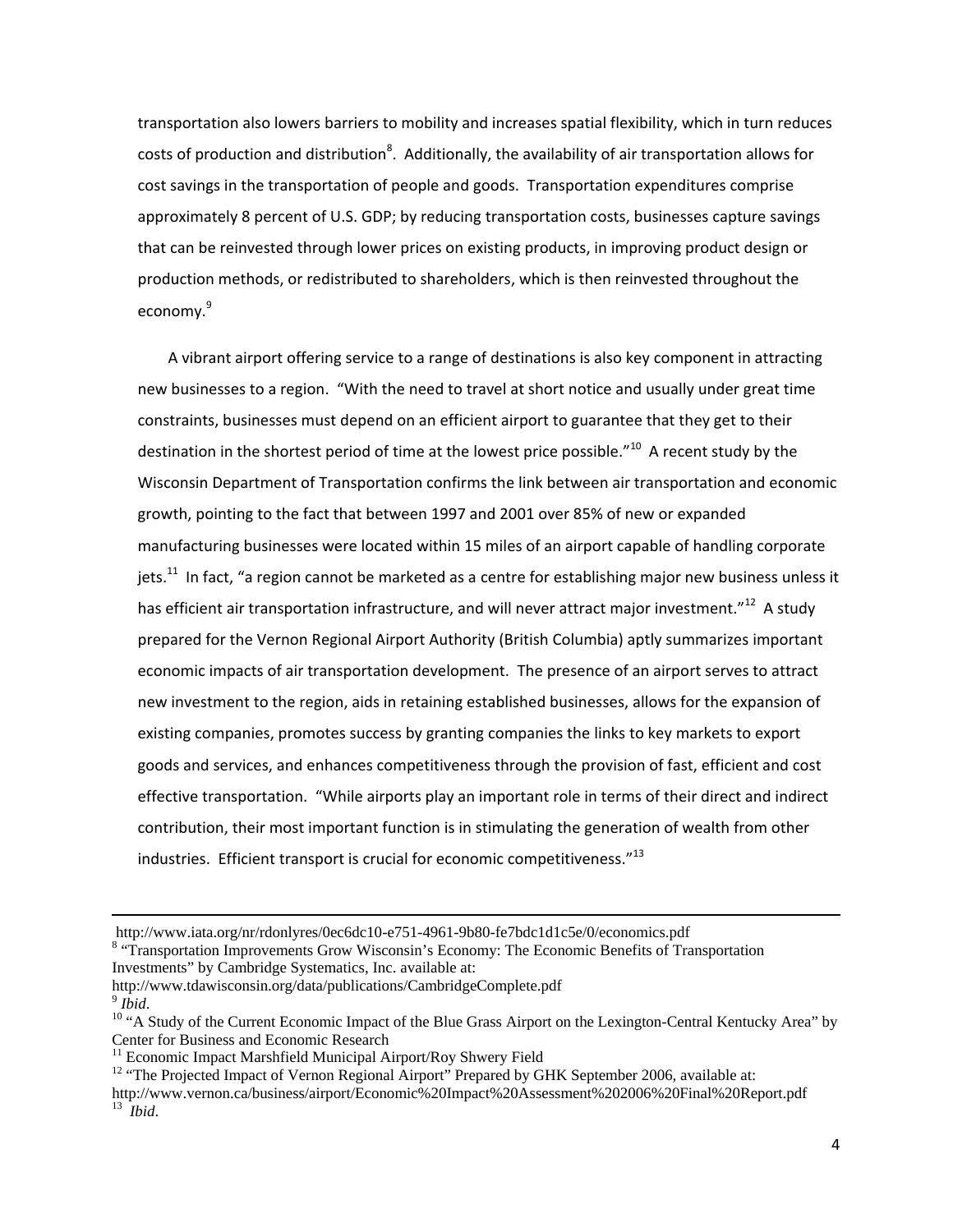Regional airports, such as Sikorsky Memorial Airport, impact the local economy in several ways specific to smaller airports. The percentage of intercity travelers that are on business trips increases at smaller local airports. This facilitates information exchange, which increases efficiency of the management process and reduces transaction costs. As a result, regional airports enhance market diffusion, improving the efficiency of market activity.<sup>14</sup> "A basic effect of improving connectivity over space, and an important factor in the economic role of local airports, is that improved communications as facilitated by air transport would de-emphasize agglomeration economies (localization economies or urbanization economies) traditionally associated with the special concentration of economic activities at the regional level. This will tend to improve the opportunities for smaller towns to attract economic activities and will increase the opportunities for local entrepreneurship, two essential factors of economic development. "15

The Federal Aviation Administration<sup>16</sup> outlines the following additional benefits of regional airports such as Sikorsky Memorial Airport. 1) Transportation benefit: The time saved and cost avoided by travelers who are able travel to a closer regional airport rather than a more distant central hub, is a benefit that accrues directly to local air travelers. 2) Congestion relief: General aviation airports not only provide access to the immediate surrounding area, they also help relieve congestion at airport hubs, a major issue quickly emerging in modern aviation management.

3) Public health benefit: Regional airports provide benefits to the community such as contributing to the prompt diagnosis and treatment of disease by allowing medical supplies, blood or tissue samples, organ transplants and patients to be rapidly transported to where they are needed. 4) Educational benefit: Regional airports provide high schools, colleges and universities the opportunity to offer classes and train young people for a career in aviation. 5) Public safety: Regional airports act as civil defense facilities and are a key source of relief from natural disasters. 6) Recreation benefit: General aviation airports are a source of recreation to the local community. Sky-diving, sightseeing tours, and flying custom built aircraft are just some of the recreational activities individuals engage in at regional airports.

All of these benefits have particular salience for Stratford, which has been struggling to redevelop the vast Stratford Army Engine Plant (58 commercial and industrial buildings with 1.7 million square

<sup>&</sup>lt;sup>14</sup> "Local Air Service and Economic Impact of Small Airports" by Adib Kanafani, F. and Mahmoud S. Abbas <sup>15</sup> *Ibid.* 

<sup>&</sup>lt;sup>16</sup> Report available at:

http://www.faa.gov/airports\_airtraffic/airports/aip/bc\_analysis/media/economic\_significance\_1992.pdf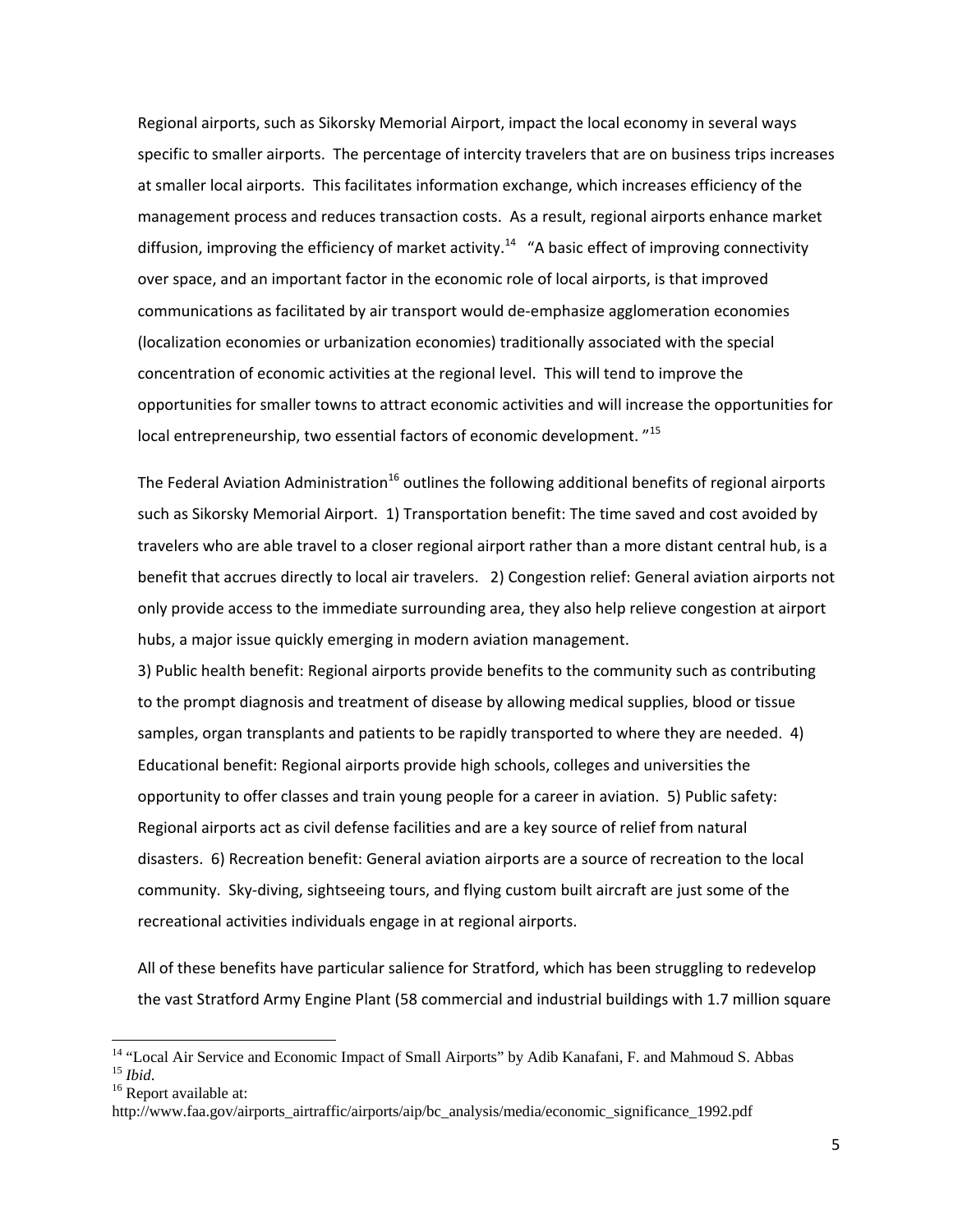feet), largely vacant since 1998. Redevelopment and revitalization of Sikorsky Airport would strengthen the appeal of the SAEP facilities for potential tenants alert to the competitive benefits that a quality regional airport would provide. Indeed, elevating the quality of Sikorsky has additional regional value because of the parallel development of the regional rail and bus transportation hub in Bridgeport and the advantages of the nearby deep-water port. Thus this proposal opens up unique development opportunities for the City of Stratford.

#### **Methodology**

To capture the economic impacts created by the proposed redevelopment at the Sikorsky Airport, we utilize the REMI $<sup>17</sup>$  model to forecast regional effects. This model is a dynamic</sup> representation of the state and regional (county) economies that allows us to examine in detail the annual impacts of projects and policies. The model captures direct, indirect, and induced effects of the redevelopment of Sikorsky Memorial Airport on Fairfield County. Though we are not modeling impacts on other Connecticut counties, based on previous studies of the Sikorsky Memorial Airport<sup>18</sup> we project that Fairfield County captures nearly all of the economic benefits. This result flows from a partial substitution effect, which means that Sikorsky Airport captures some of the its new air travel from other airports of the state; however, increases in economic activity due to indirect and induced impacts offset these loses as they resonate across the state.

It is important to note that the analysis identifies "net new" impacts. More specifically, the analysis takes existing operations of Volo and PrivatAir as given and makes its projections of the economic impact based on the additional revenues, expenses, and employment that the proposed redevelopment will create. The proposed redevelopment at the Sikorsky Airport generates two distinct economic impacts, one through construction, then through on-going operations. Construction has a large but temporary effect on the local economy; the economic impact of on-going operations does not have the same initial magnitude, but provides a continuous and substantial benefit to the local economy.

Current plans call for the construction phase to begin April 2008 and end April 2009. The analysis assumes construction costs are distributed equally across this timeline and construction expenditures are made within Fairfield County. Hard costs include construction of the terminals and

 $17$  For more information on the REMI model see Appendix A

<sup>&</sup>lt;sup>18</sup> "Modernizing the Sikorsky Memorial Airport An Economic Evaluation" by Connecticut Center for Economic Analysis available at: http://www.ccea.uconn.edu/studies/Sikorsky%20Airport%20Impact.pdf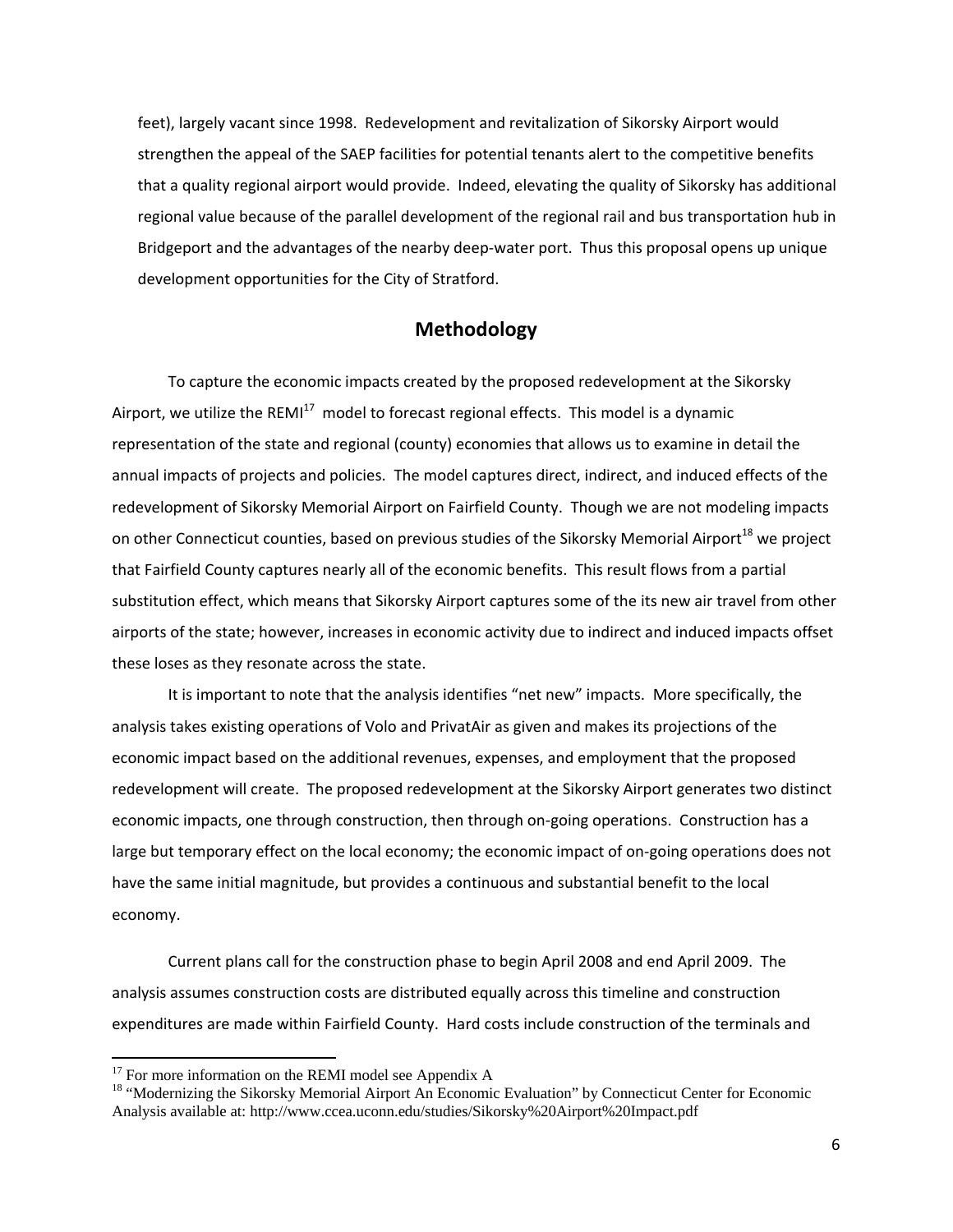hangars, aircraft apron, access road, and sidewalks. Soft costs include architectural and engineering costs, legal fees, and inspection costs. Aircraft Facilities Group provided estimated construction costs.

The operational phase commences immediately after conclusion of construction; it will continually generate new economic activity in Fairfield County. The analysis generates the project impacts by using several elements of economic activity, including employment, sales, and expenses; however, we carefully select which indicator is best suited to measure each impact in order to avoid double counting. Once operations begin, both Volo and PrivatAir will add new line service employees and customer service representatives. Volo and PrivatAir will also expand their fleets, adding a combined twelve aircraft. Within five years, Volo and PrivatAir will add an additional seven aircraft, bringing the total to nineteen new aircraft. As the exact deployment of the seven additional aircraft is unknown, we assume that they are spaced equally over the first 5 years of operation. We assume these firms purchase these aircraft outside of Connecticut; therefore their purchase has no impact on the Connecticut economy. However, each aircraft requires hiring one additional maintenance worker and three flight crew members. In addition to new employees to fly and service the aircraft, Volo and PrivatAir plan to hire fifteen additional office workers to plan and oversee operations.

To complement the expansion of the aircraft fleets of Volo and PrivatAir, several retail services will expand or open in the new Sikorsky facilities. Volo and PrivatAir anticipate sales of \$150,000 a year in additional catering to accommodate the increased number of passengers. A newsstand and coffee kiosk will open on premises, generating approximately \$100,000 in sales annually. Finally, Volo and PrivatAir anticipate annual sales of \$125,000 in aircraft cleaning services. Where appropriate, the modeling includes the impact of competition with existing local firms; as a result, the REMI model reduces projected new retail sales 27.5% in recognition of this factor.<sup>19</sup>

#### **Results**

 The analysis forecasts the economic impact of the proposed redevelopment at Sikorsky Memorial Airport on Fairfield County. Though the REMI model does not directly allocate impacts at geographies smaller than the county level, we are able to estimate the distribution of these impacts

<sup>&</sup>lt;sup>19</sup> For the retail sector, to calculate the economic impact, REMI requires the % of total retail price captured locally. 72.5% is what remains after subtracting 14.2% for producers profit, 13% for wholesalers, and 3% for shipping. Percentages taken from IMPLAN User's Guide.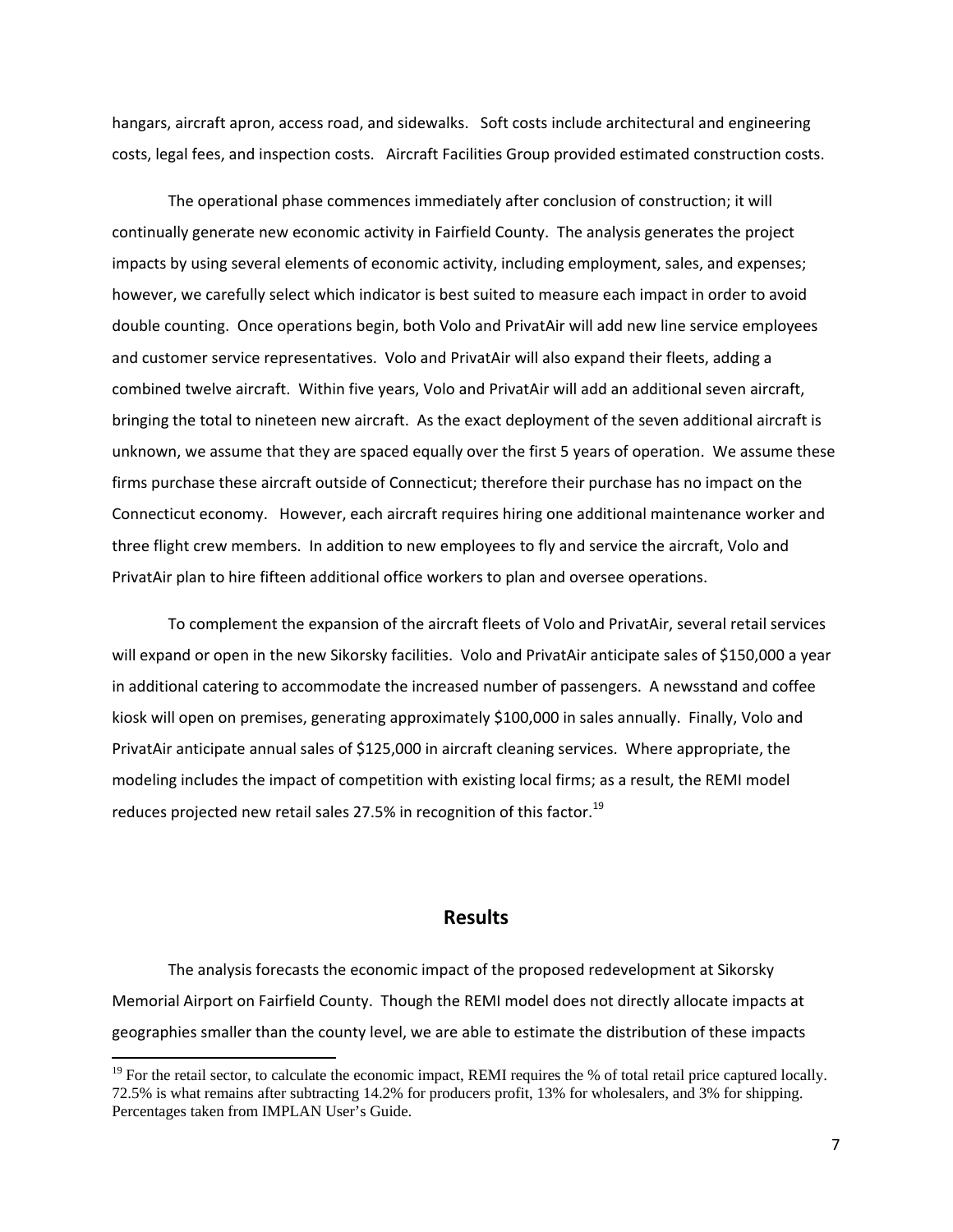across towns within Fairfield County. Following the analysis of a previous report for economic impacts resulting from Sikorsky Memorial Airport<sup>20</sup>, this analysis uses a gravity model that considers economic power and distance from the airport to capture economic impact by town. Though this does not provide precise distribution of economic impacts, it is an approach that offers reasonable estimates. Figure 1 presents these results.





Table 1 summarizes the impact the redevelopment of Sikorsky Memorial airport will have on Fairfield County as a whole, the Town of Stratford, and the remaining towns in the region (Stratford and Bridgeport understandably capture more than two-thirds of the economic benefits that this project generates). It is, however, important to note that the REMI model forecast only the aggregate regional economic impact; the regional allocation offered above results from a conjunction of the results of the REMI results and the gravity model. As all variables reach their peak value in the last year of the study,

 $\overline{a}$ 

<sup>&</sup>lt;sup>20</sup> "Modernizing the Sikorsky Memorial Airport An Economic Evaluation" by Connecticut Center for Economic Analysis available at: http://www.ccea.uconn.edu/studies/Sikorsky%20Airport%20Impact.pdf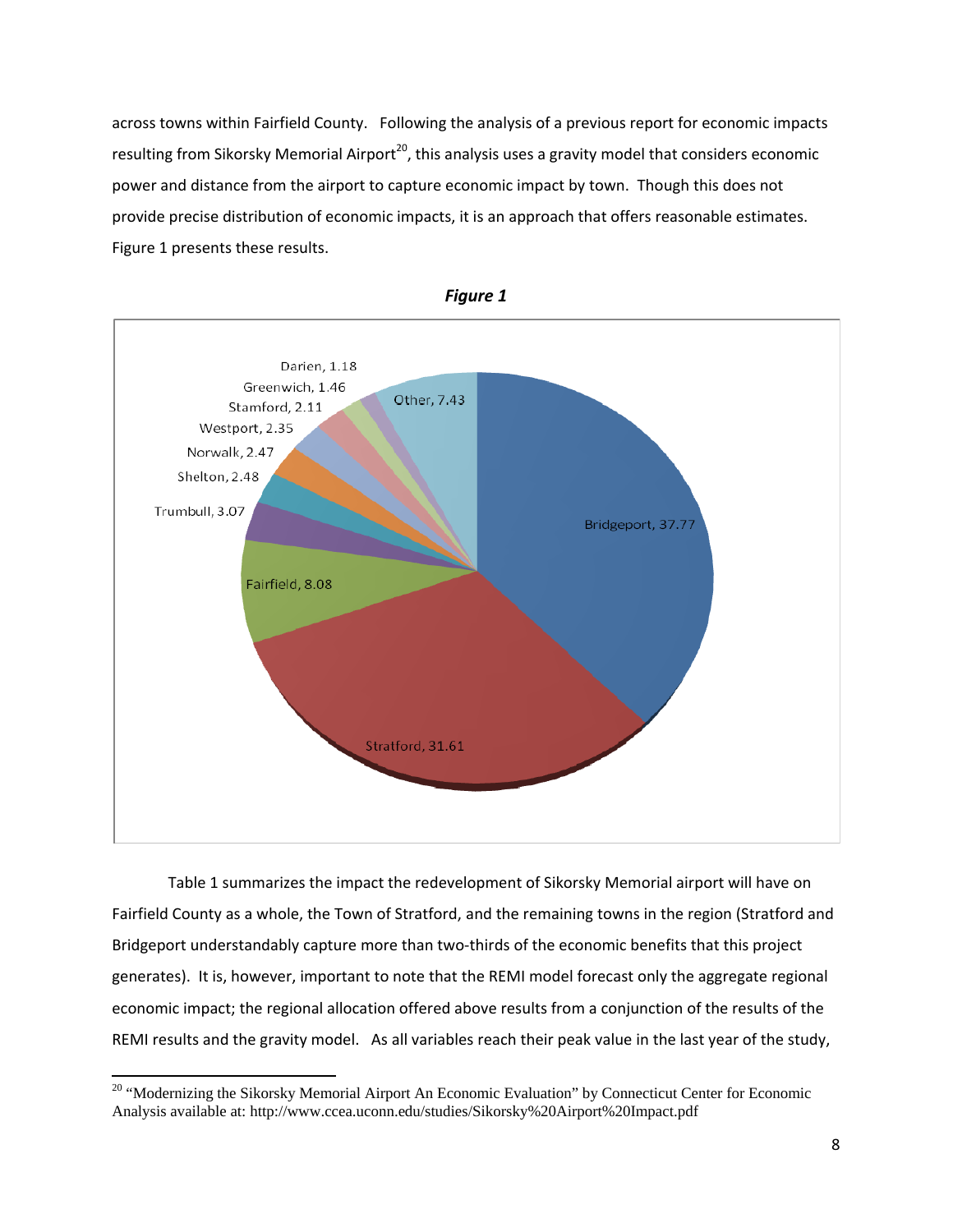the study reports both the average values over the study period and peak values. The employment figures give the number of new jobs the proposed develop creates. Gross regional product measures the increase in value of all goods and services produced in the region in a year on a value added basis; it thus measures overall economic activity. Personal income captures the increase in aggregate income all Fairfield residents will earn and serves as a measure of overall well-being. Output measures the increase in total sales, which includes gross regional product as well as intermediate sales. Tax Revenue measures additional tax revenue generated by the redevelopment project at both the state and local level. In addition to pure tax revenues, included in our calculations are separate payments made to local municipalities. In this scenario, the City of Bridgeport receives land lease payments on the property, and the Town of Stratford receives payment in lieu of taxes equal to the value of property tax calculated at \$.2698 mill rate minus the payments made to Bridgeport.

|                          |                | <b>Fairfield County</b> |                   |                  |
|--------------------------|----------------|-------------------------|-------------------|------------------|
|                          | <b>Average</b> | Peak                    | <b>Bridgeport</b> | <b>Stratford</b> |
| <b>Employment</b>        | 232.5          | 248.9                   | 94.0              | 78.7             |
| <b>GRP</b>               | \$70.8 M       | \$132.3 M               | \$49.9 M          | \$41.8 M         |
| <b>Personal Income</b>   | \$25 M         | \$38.8 M                | \$14.6 M          | \$12.2 M         |
| <b>Output</b>            | \$114.6 M      | \$214 M                 | \$80.8 M          | \$67.6 M         |
| <b>State Tax Revenue</b> | \$16.2 M       | \$23.9 M                | n/a               | n/a              |
| <b>Local Tax Revenue</b> | \$221,562      | \$353,662               | \$319,178         | \$204,423        |

*Table1* 

Figure 2 illustrates the impact the redevelopment of Sikorsky Memorial Airport will have on employment. The employment figures show the number of new jobs created in the region. Construction creates the initial surge in employment. Then, as Volo and PrivatAir increase their fleet of aircraft, employment grows by 249 jobs. After 2013, as the operational phase gains traction, employment varies slightly before stabilizing at the 249 level by 2032.

#### *Figure 2*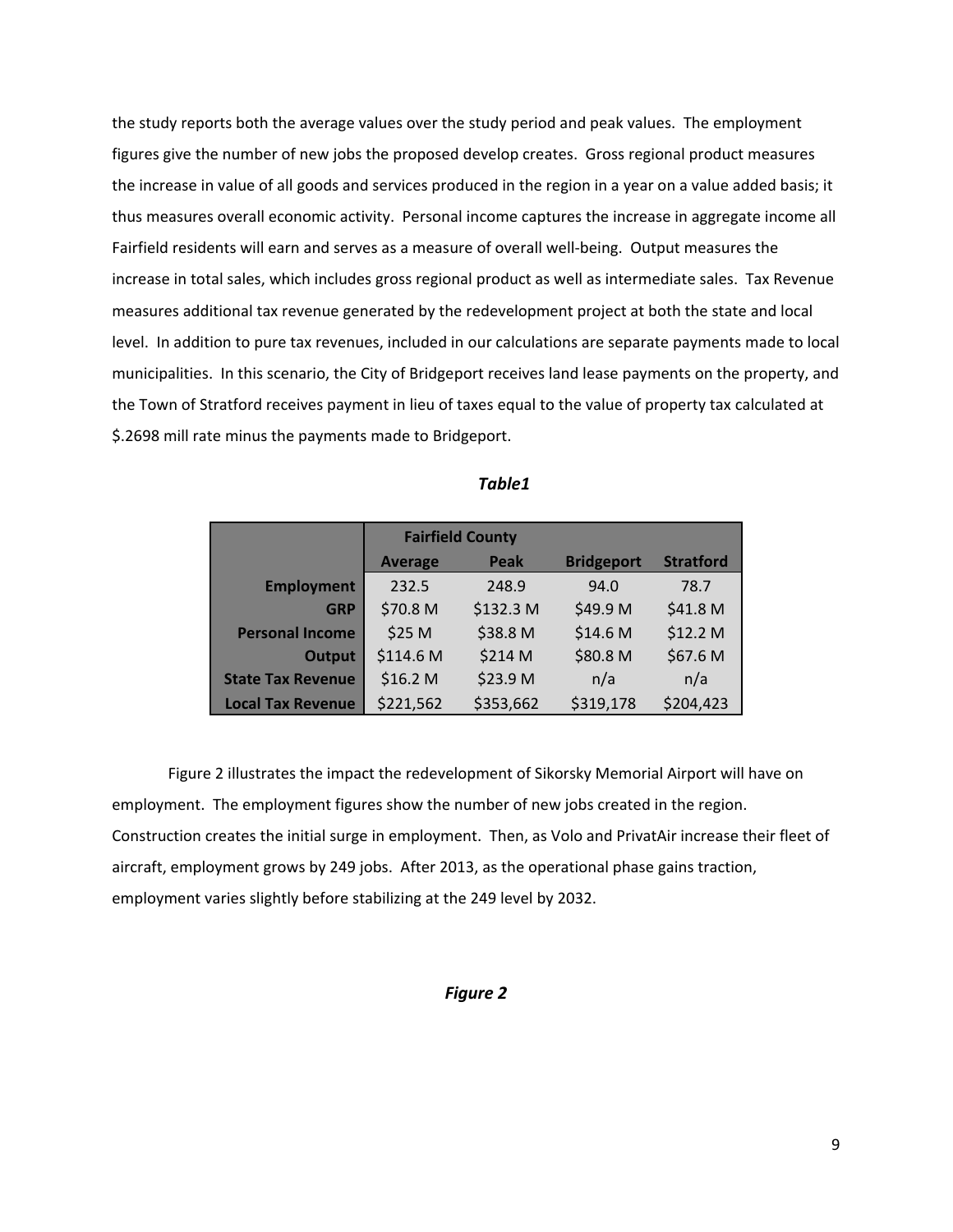

Figure 3 illustrates the impact the redevelopment of Sikorsky Memorial Airport will have on Gross Regional Product. Gross regional product grows steadily over the entire study period, illustrating the redevelopment will provide an enduring boost to economic activity in the region. The gross regional product peaks at the end of the study period, reaching a value of \$132 Million.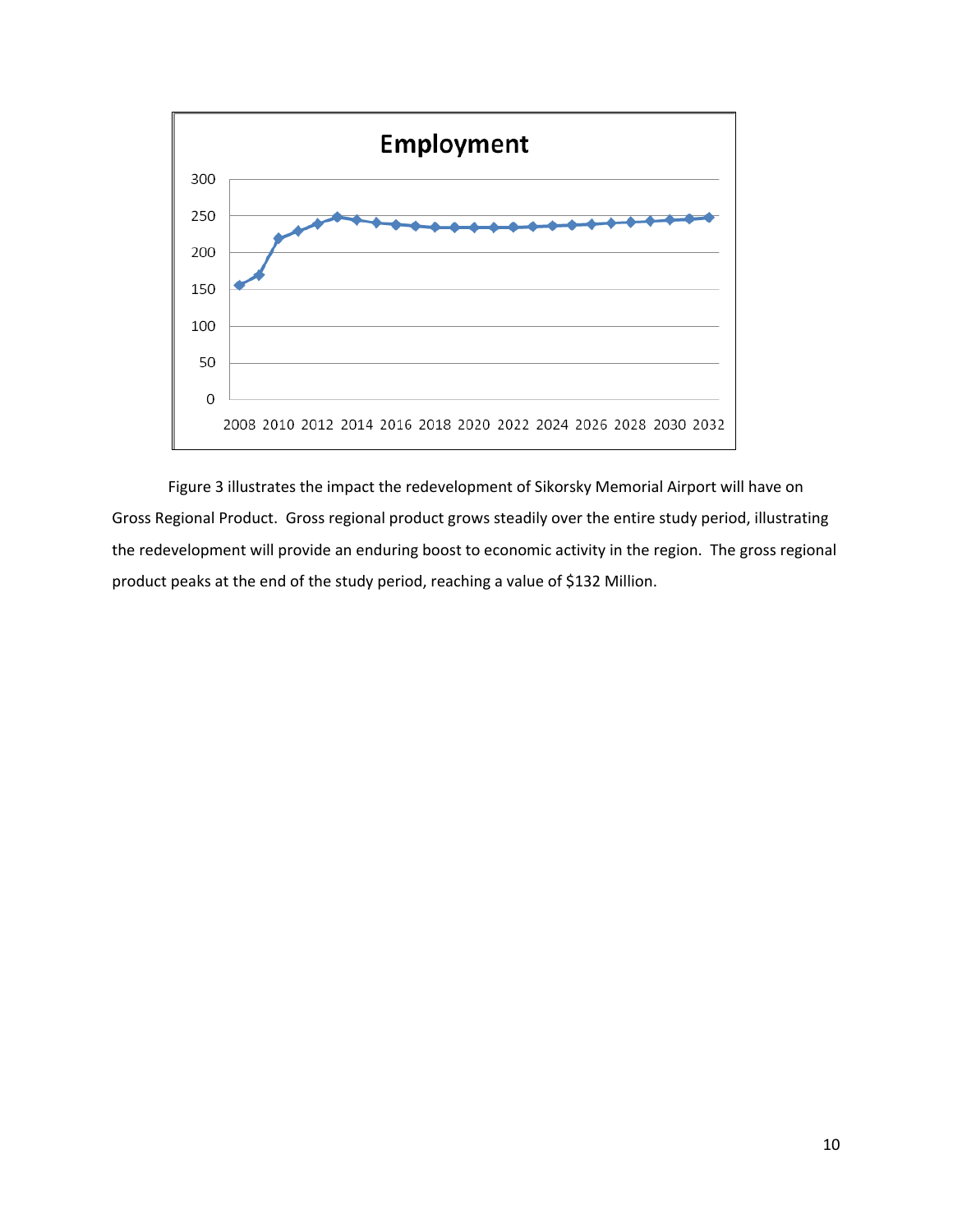*Figure 3* 



Figure 4 illustrates the impact the redevelopment of Sikorsky Memorial Airport will have on personal income. Personal income grows steadily over the entire study period. This translates to a steady increase in the well being of area residents, which reaches a peak of \$38 Million in 2032.

*Figure 4* 

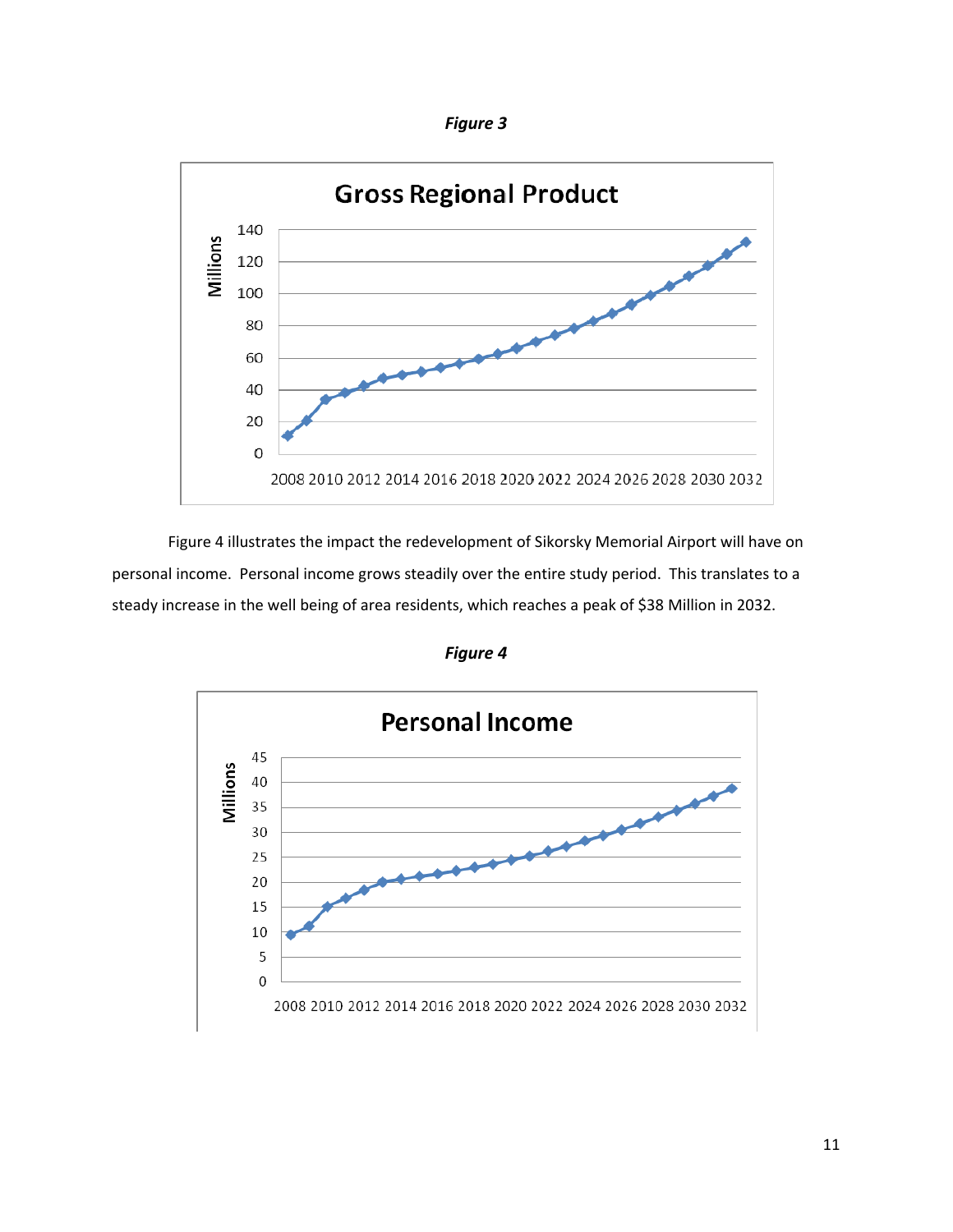Figure 5 illustrates the impact the redevelopment of Sikorsky Memorial Airport will have on output (sales). Like gross regional product, output grows relatively steadily over the entire study period. Output peak value occurs at the end of the study period, reaching \$214 Million.



*Figure 5* 

Figures 6 and 7 illustrate the impact of state and local tax revenue respectively. State tax revenues increases significantly once the operation phase begins in 2010. State tax revenues reaches a peak of nearly 24 million in 2032. Local tax revenues increase at a relatively steady rate across the study period, reaching a peack of over \$630,000 in 2032.



*Figure 6*

*Figure 7*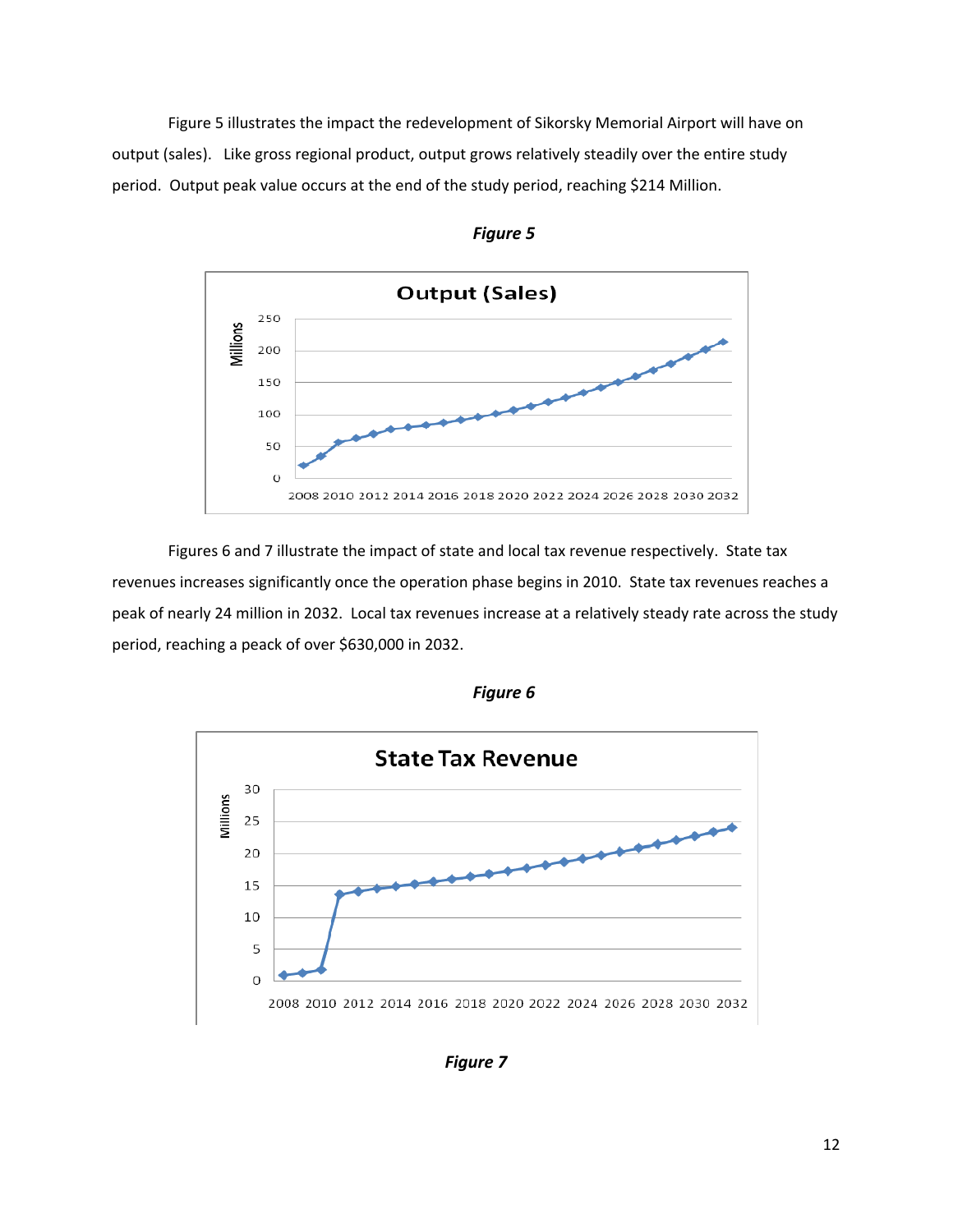

This analysis provides strong evidence of the value of the proposed initiative at Sikorsky Airport. It clearly will benefit the regional and state economy directly through new jobs, income, and output. It will also strengthen the competitive position of the Stratford region and in all likelihood enhance the attractiveness of the Stratford Army Engine Plant. Critically, it will also contribute directly to the revenue stream that supports the City of Stratford and the municipal services so important to its citizens.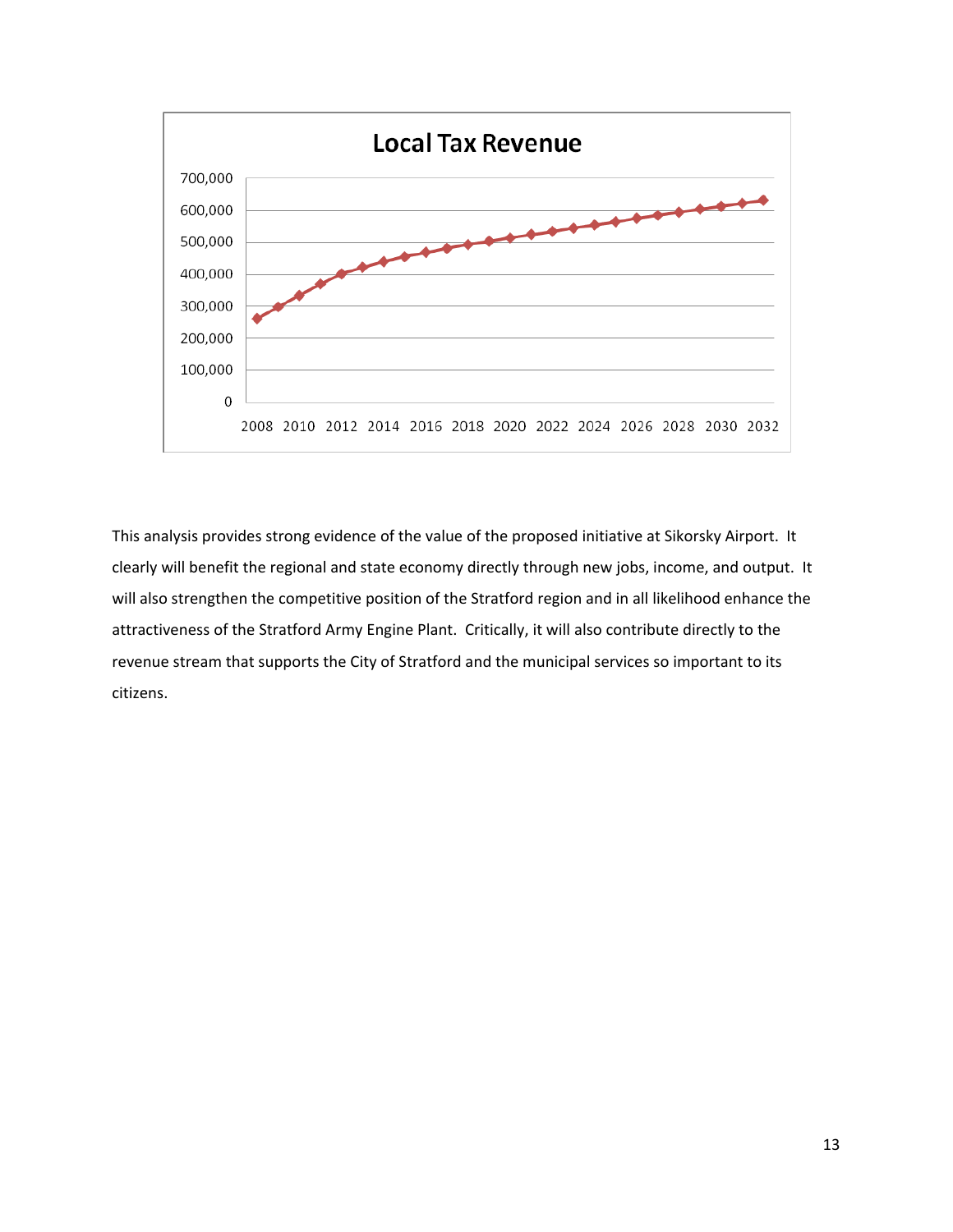### *Appendix A: Description of REMI model*

REMI is a dynamic, multi-sector, regional model used as an analysis tool by the Connecticut Center for Economic Analysis. The REMI model includes all of the major inter-industry linkages among 466 private industries aggregated into 49 major industrial sectors. With the addition of farming and three public sectors (state and local government, civilian federal government, and military), there are 53 sectors represented in the model.

The REMI model is based on a nationwide *input-output* (I/O) model that the U.S. Department of Commerce (DoC) developed and continues to maintain. Modern input-output models are largely the result of groundbreaking research by Nobel laureate Wassily Leontief. Such models focus on the inter-relationships between industries, and provide information about how changes in specific variables—whether economic variable such as employment or prices in a certain industry or other variables like population—affect factor markets, intermediate goods production, and final goods production and consumption.

The REMI Connecticut model takes the U.S. I/O "table" results and scales them according to traditional regional relationships and current conditions, allowing the relationships to adapt dynamically at reasonable rates to changing conditions. Some of the salient structural characteristics of the REMI model are:

- Consumption is determined on an industry-by-industry basis, and is based on real disposable income in Keynesian fashion, i.e., with prices fixed in the short run and GDP (Gross Domestic Product) determined solely by aggregate demand.
- The demand for labor, capital, fuel, and intermediate inputs per unit of output depends on relative prices of inputs. Changes in relative prices cause producers to substitute cheaper inputs for relatively more expensive inputs.
- Supply and demand for labor in a sector determine wages weighted by regional differences. The supply of labor depends on the size of the population and the size of the workforce.